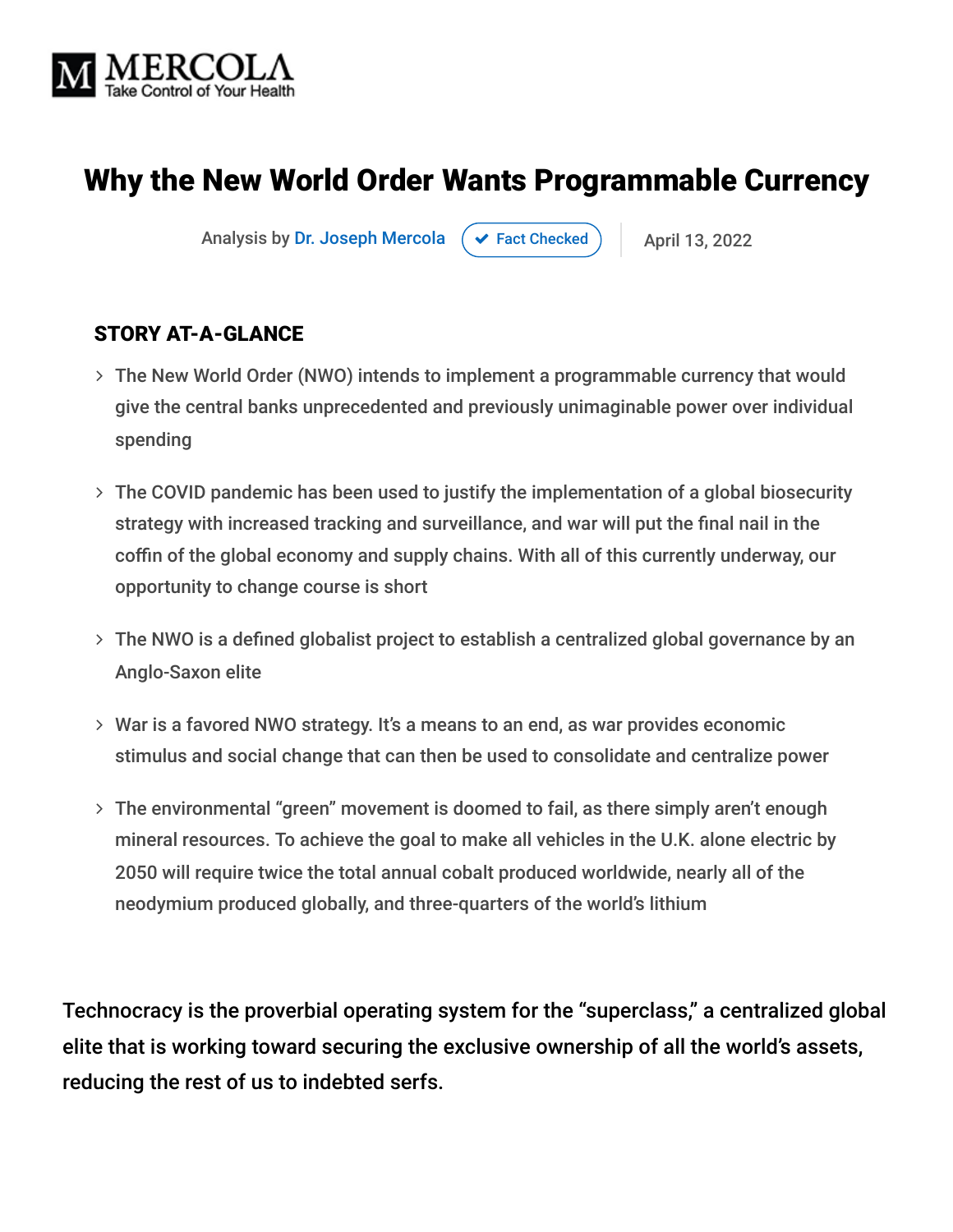While the plans for a NWO based on technocracy, i.e., The Great Reset and the Fourth Industrial Revolution, are clearly outlined on websites like that of the World Economic Forum (WEF), and world leaders are using these terms on a regular basis, when people point out the nefarious meaning of these terms, they're typically dismissed as loony conspiracy theorists. 1

But the NWO is no conspiracy theory. It's not even theory. It's a fact, and details of the plan are publicly available for anyone willing to look at them. As noted by Russell Brand in the featured video, the way you stay in power is by discrediting the opposition. Calling the opposition crackpot is the oldest trick in the book.

The best defense is to grow thicker skin and simply ignore the slander. At this point, the time between conspiracy theory and fact ranges from weeks to mere hours, so the time of suffering for truth tellers has become fairly negligible.

The price we'll pay for ignoring truth will be far more severe, as it'll cost us literally everything — our financial wealth, our material possessions, our health and bodily autonomy, our freedom and any possibility of pursuing happiness on our own terms.

By now, it's become clear that the NWO intends to implement a programmable currency that would give the central banks unprecedented and previously unimaginable power over your spending.

The COVID pandemic has been used to justify the implementation of a global biosecurity strategy with increased tracking and surveillance, and war will put the final nail in the coffin of the global economy and supply chains. With all of this currently underway, our opportunity to change course is short.

# Defining the NWO

Aiding the NWO in their effort is mainstream media. While that's been the case for many decades, it's only in the last couple of years that their role has become transparent. In a blog detailing the historical background of the NWO, Iain Davis explains: 2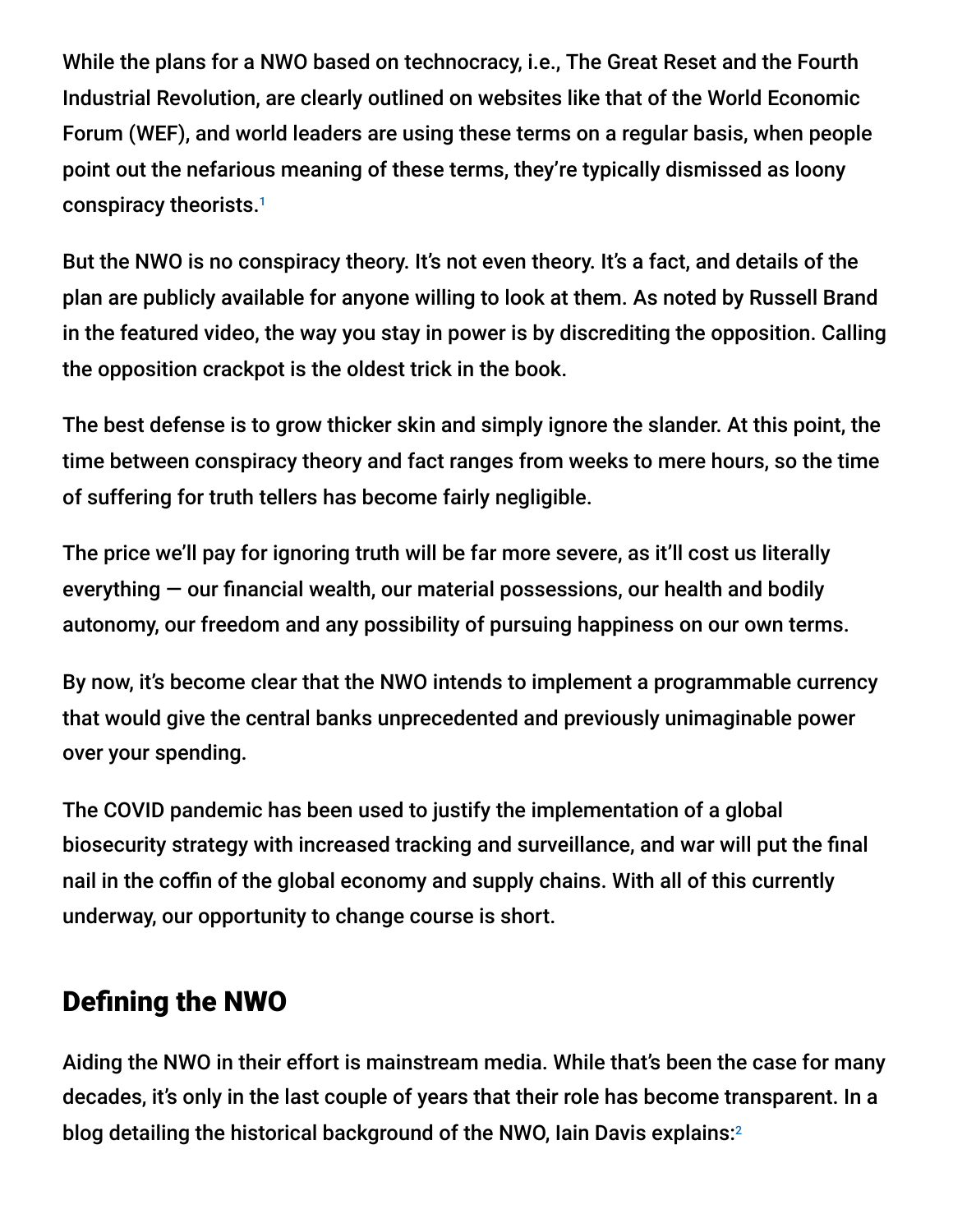*"The mainstream media (MSM) role is to confuse and mislead the public. They do not want the people to know what the NWO really is. They hide its history and generally deny its existence ... The MSM insist that when US Presidents talk about the NWO they are simply referring to changes in the behavioral norms, regulations and laws that broadly shape international relations.*

*This may be the case, but that doesn't alter the fact that the NWO has a precise historical meaning ... It is clear than many presidents, prime ministers and geoplitical experts have referred to the NWO in its proper context ...*

*Contrary to the opinions of propagandists and debunkers, the NWO is a defined globalist project. The objective is to establish global governance. It was inaugurated more than 100 years ago and it has undergone numerous changes over subsequent generations.*

*While it wields immense political influence, it is not 'all powerful.' The NWO is tyrannical and oppressive by nature, hence the need for subterfuge and concealment. Its architects cannot simply enforce their dictatorship and expect to get away with it. We would resist, and if we did so in sufficient numbers there's not much the NWO could do about it.*

*Therefore, we need to be controlled by other means. Education, society, culture, economics, party politics, finance, applied psychology, behavior modification, censorship, propaganda, war and crisis management are all used to maneuver us into accepting the NWO's policy agendas.*

*We persistently fall into this trap because we imagine our 'elected' leaders are making the 'big' decisions: they're not."*

### The Father of the NWO

The NWO traces back to Cecil Rhodes, $3$  a British business man and founder of De Beers Consolidated Mining. At his death in 1902, he bequeathed an immense fortune to the creation of a number of public foundations, a secret society, and a new world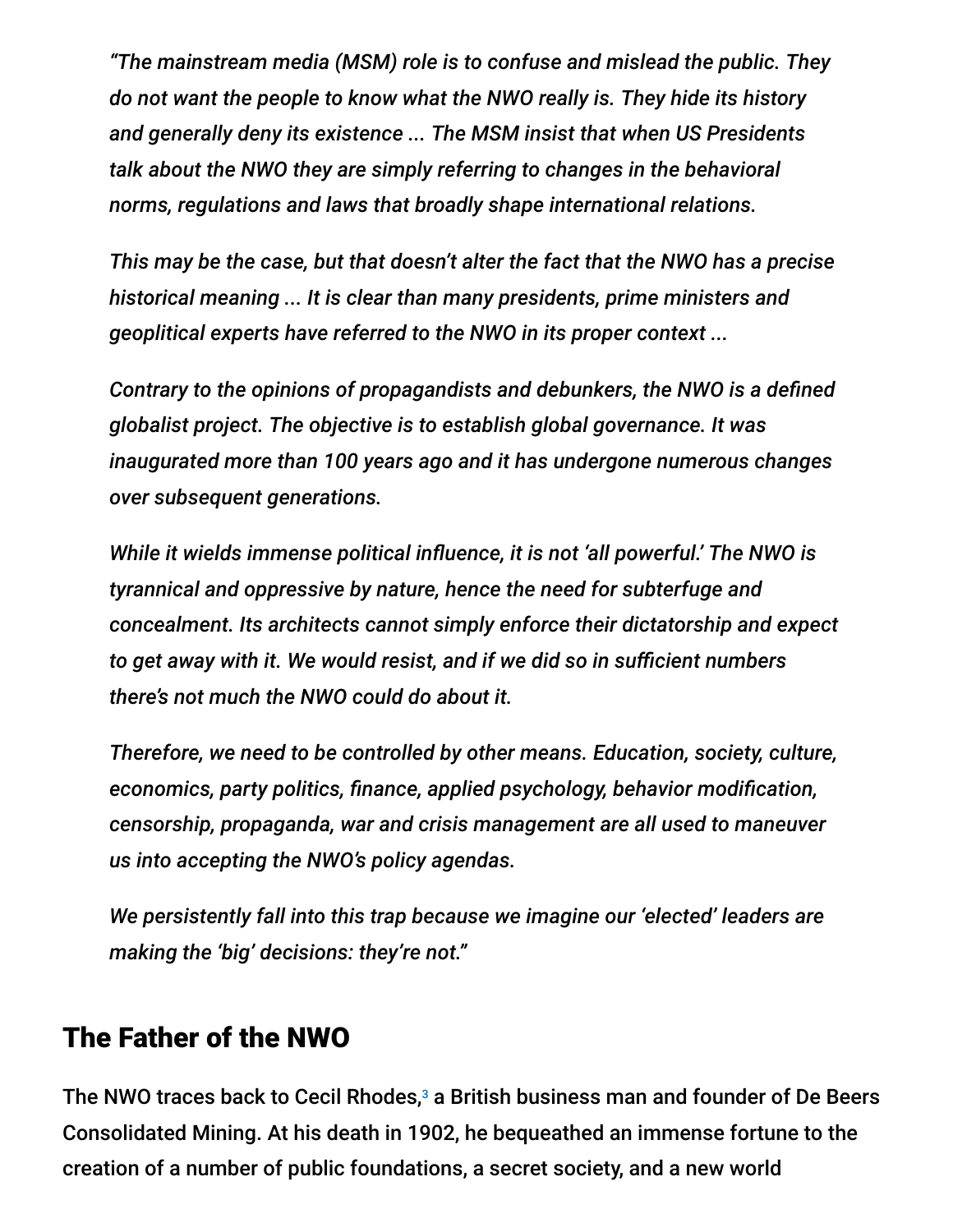government based on the British empire. This NWO — delineated in Rhodes' 1877 manifesto, "Confession of Faith" $4$  — was to be: $5$ 

*"... ruled from its center by an Anglo-American elite who would exercise their control by covertly collaborating with, and manipulating, the world's political, economic, scientific and cultural leaders. In order to exert their covert power, the group Rhodes created had to be a secret organization. As such, it wasn't given any formal identification.*

*Nor was it some sort of quasi-mystical, funny handshake brigade, though many of its members were also in other secret societies which were, but rather a group by voluntary association, shared interest and a united common purpose.*

*Membership was offered based upon power and influence. Those who joined, agreed to take action in pursuit of the society's aims. It wasn't just a talking shop. They meant business.*

*The constituent groups came to be known by many names. 'Milner's Kindergarten,' 'The Round Table Group,' 'the Rhodes Crowd,' 'the Times Crowd,' 'The Chatham House Crowd,' 'All Souls Group' and 'the Cliveden set' have all been names given to various organizations within this secret society over the years.*

*It worked on the basis of 'rings within rings.' At the center was a small group, 'the Society of the Elect,' who influenced the development and activities of its larger, working groups ... However, all members agreed to the key objective. To establish a single global government, which some people today refer to as the 'New World Order.'"*

### Confession of Faith

Here, in Rhodes' own words, is how he described his vision for a one-world government in "Confession of Faith": 6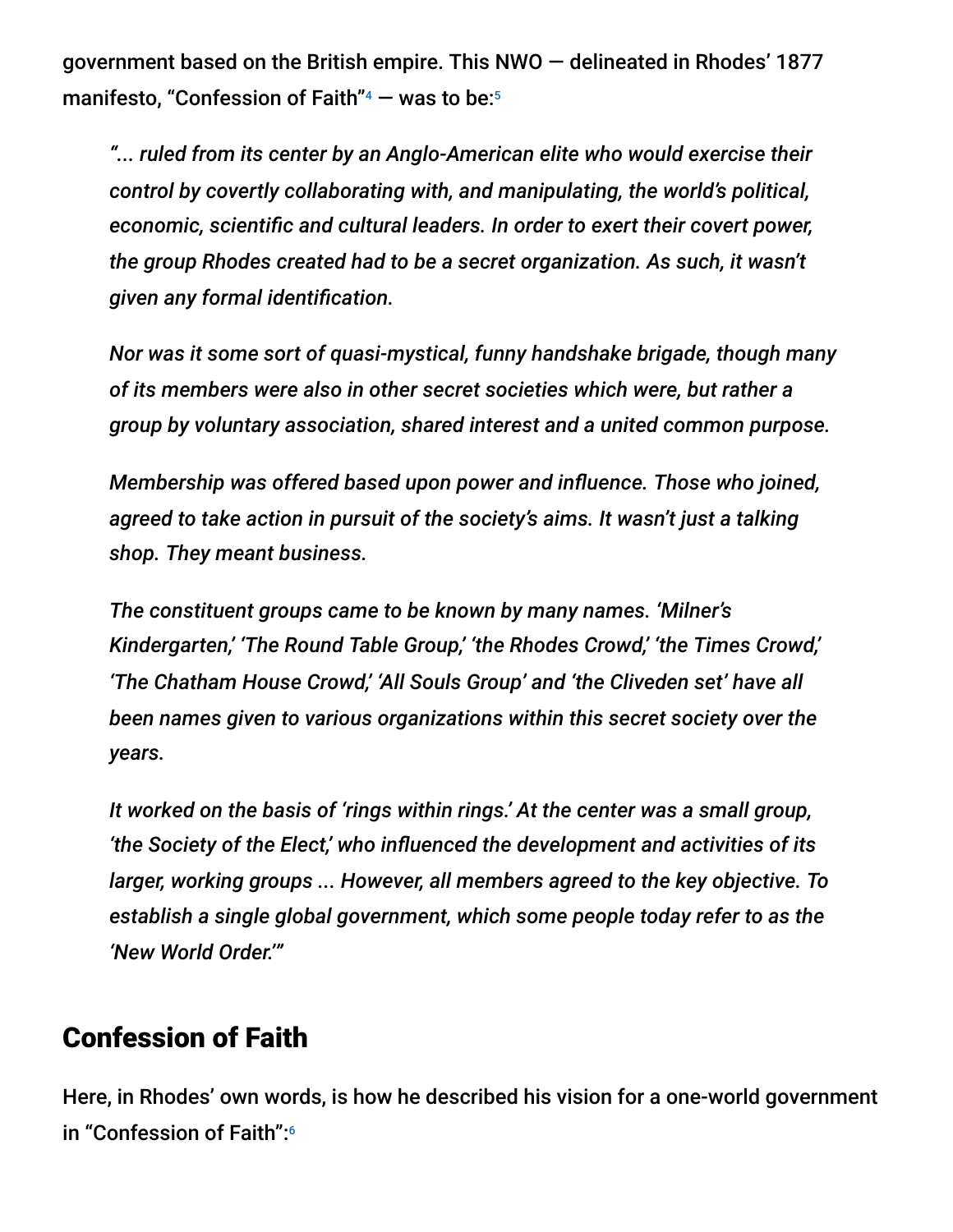*"I contend that we [i.e., the Anglo-Saxons] are the finest race in the world and that the more of the world we inhabit the better it is for the human race. Just fancy those parts that are at present inhabited by the most despicable specimens of human beings …*

*Why should we not form a secret society with but one object: the furtherance of the British Empire and the bringing of the whole uncivilised world under British rule for the recovery of the United States for the making the Anglo-Saxon race but one Empire ...*

*To forward such a scheme what a splendid help a secret society would be, a society not openly acknowledged but who would work in secret for such an object …*

*Let us form the same kind of society a Church ... A society which should have members in every part of the British Empire working with one object and one idea. We should have its members placed at our universities and our schools and should watch the English youth passing through their hands ...*

*For fear that death might cut me off before the time for attempting its development I leave all my worldly goods in trust to S. G. Shippard and the Secretary for the Colonies at the time of my death to try to form such a Society with such an object."*

### The NWO Is Playing a Long Game

In 1891, Rhodes, together with W.T. Stead, Lord Nathan Rothschild and Reginald Baliol Brett, a friend and adviser to the British monarchy, joined forces to set Rhodes' plan for global domination into motion. 7

Two months after Rhodes' death in 1902, the decade-old NWO group established the Pilgrims Society to create a "special relationship" between the wealthiest individuals in Great Britain and its former colony, the United States of America.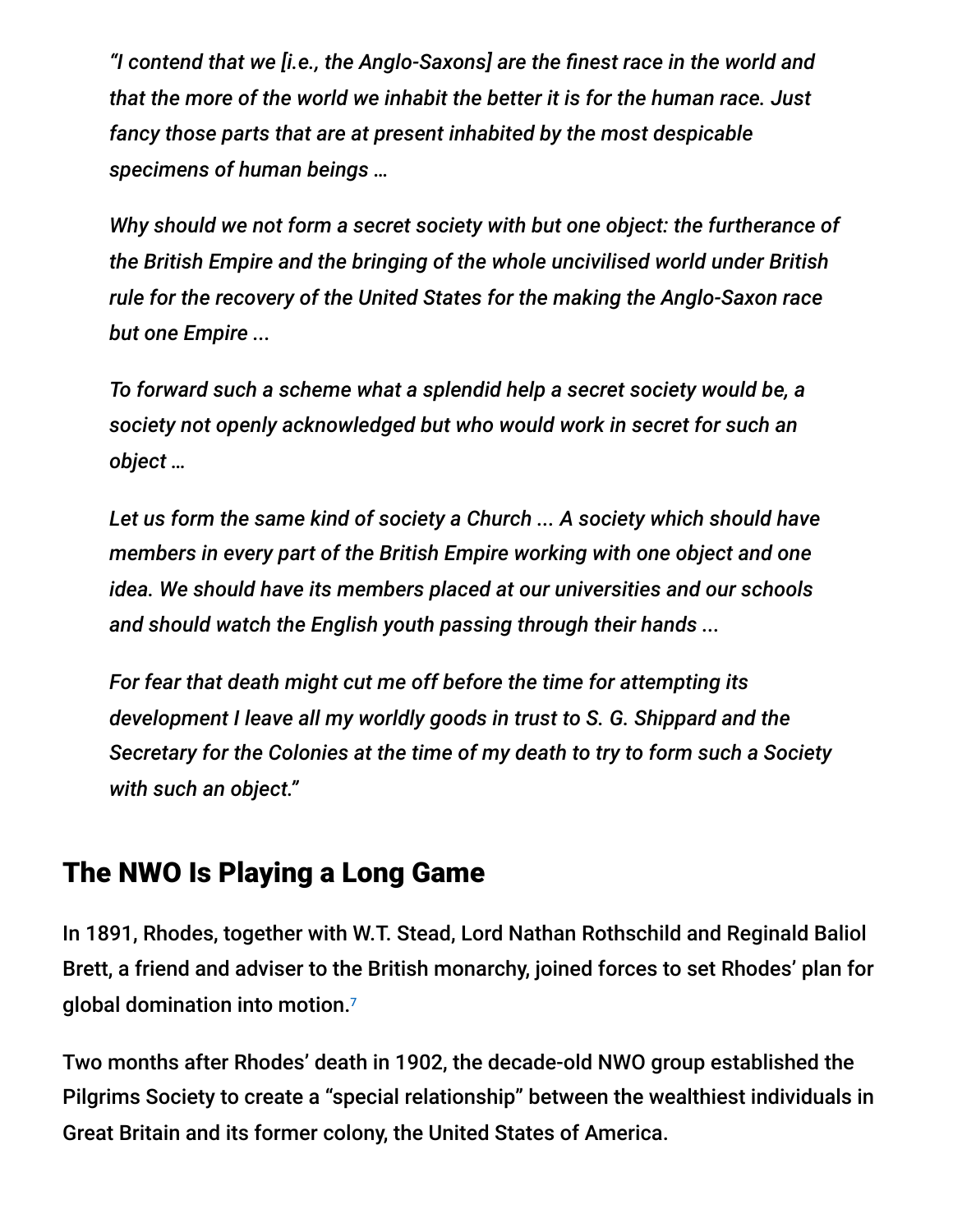*"The difficulty many people have in grasping the way the NWO wield power often stems from their focus upon the long game,"* Davis writes. *"Their strategy* 8 *isn't built upon quick profits or immediate successes. Like any well-made plan, they know things will go awry. But each move is a step along the path to the ultimate objective of a New World Order.*

*It doesn't just span years but rather decades, across generations or even centuries. Inexorably moving towards the global economic and political dictatorship they are determined to create. Something they are currently very close to achieving thanks to their creation of the climate emergency ...*

*Foundations were made 'tax exempt' in the U.S. as 'charitable' organizations by the Revenue Act of 1917. This enabled the wealthiest people on Earth to fund their various social engineering projects without the need to pay any income tax. Income tax is only for the little people ...*

*By presenting the outward appearance of benevolent 'foundations,' numerous groups ... work behind closed doors to achieve the societies' geopolitical aims ...* 9

*As technology has advanced the goal of centralized authority over a global governance structure has become more attainable. While the manipulation and control techniques have advanced, the goal hasn't changed ...*

*There have always been people who wish to rule and many more who are content to be ruled. Our collective obedience to authority guarantees tyranny. The NWO is by no means the first kleptocracy to have cultivated and exploited our compliance.*

*Like all the empires that preceded it, from its inception the proposed NWO was designed to take the form of a public-private partnership between government and an immensely wealthy 'Superclass' ...*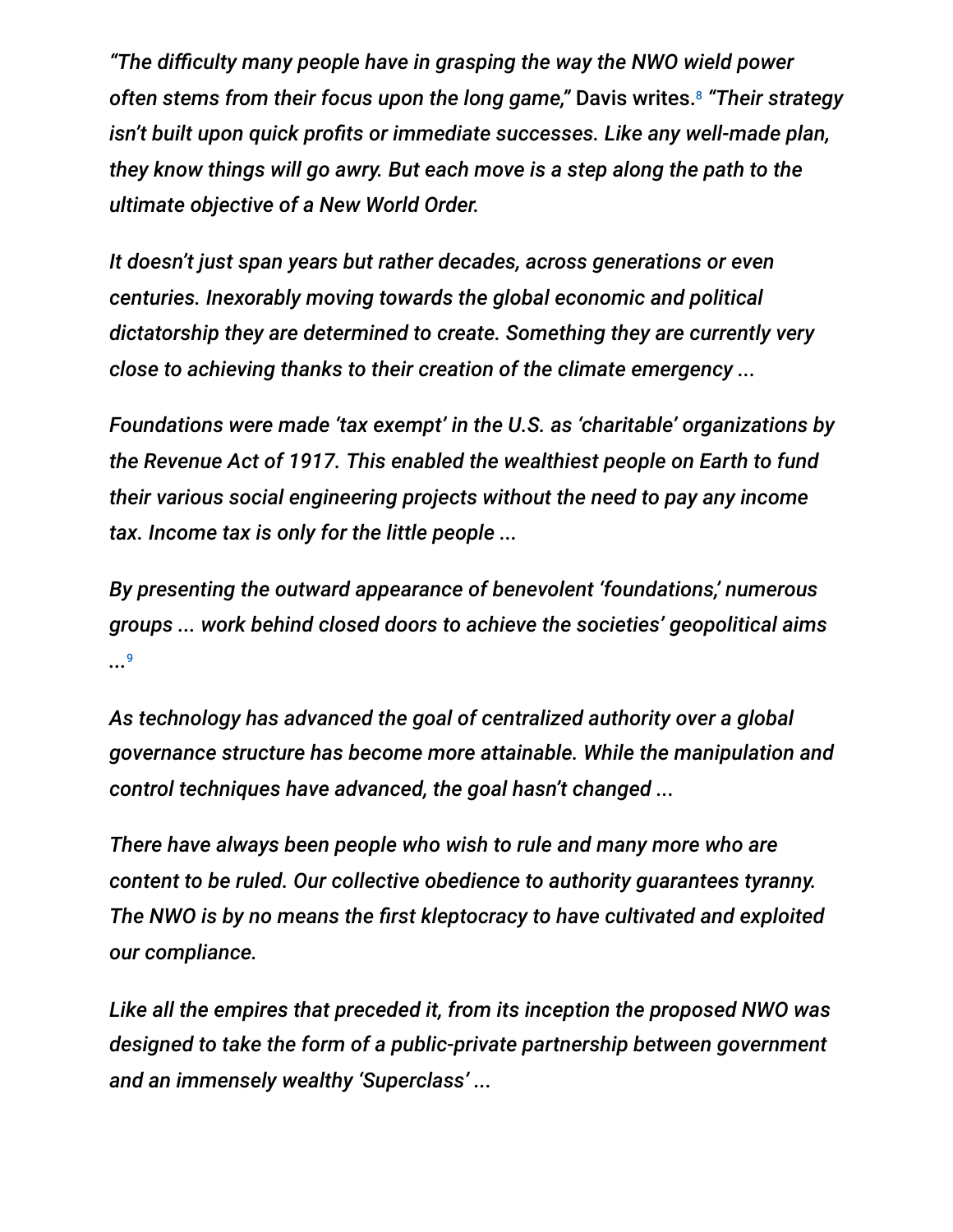*Elected politicians, and the governments they formed, were always the junior partners in this network. Many were hand picked for their malleability, predisposition to corruption or loyalty to the NWO project.*

*With the intelligence and security agencies thoroughly co-opted, the deep state — the 'state within the state' or 'shadow state' — flourished ... Policy agendas were set and then political puppets were installed to sell the desired policies to the people, no matter who they voted for. "* 10

# War Leads to Consolidation of Power

As noted by Davis, while many wealthy charities and foundations claim to be promoters of peace, the real agenda is anything but. War is a favored NWO strategy. It's a means to an end, as war provides economic stimulus and social change that can then be used to consolidate and centralize power.

*"Once you know this, even mainstream interpretations of history render this glaringly obvious,"* Davis writes. *"Every significant conflict ends in a* 11 *negotiated peace conference and every negotiation establishes further centralization of power within larger regional bodies or intergovernmental organizations, consistently eroding sovereignty and consolidating power."*

#### Resource Wars

Will the war in Ukraine end up serving the same NWO purpose? Possibly. During a March 28, 2022, investment conference, BlackRock CEO Larry Fink stated that "Russia's war on Ukraine will trigger a new world order, taking globalization into a different phase."<sup>12</sup>

The destruction of global supply chains will force companies to seek new suppliers closer to the point of demand, but while many interpreted Fink's comments as the war bringing an end of globalization, Fink stated that the new system "still means globalization" but under "a different framework."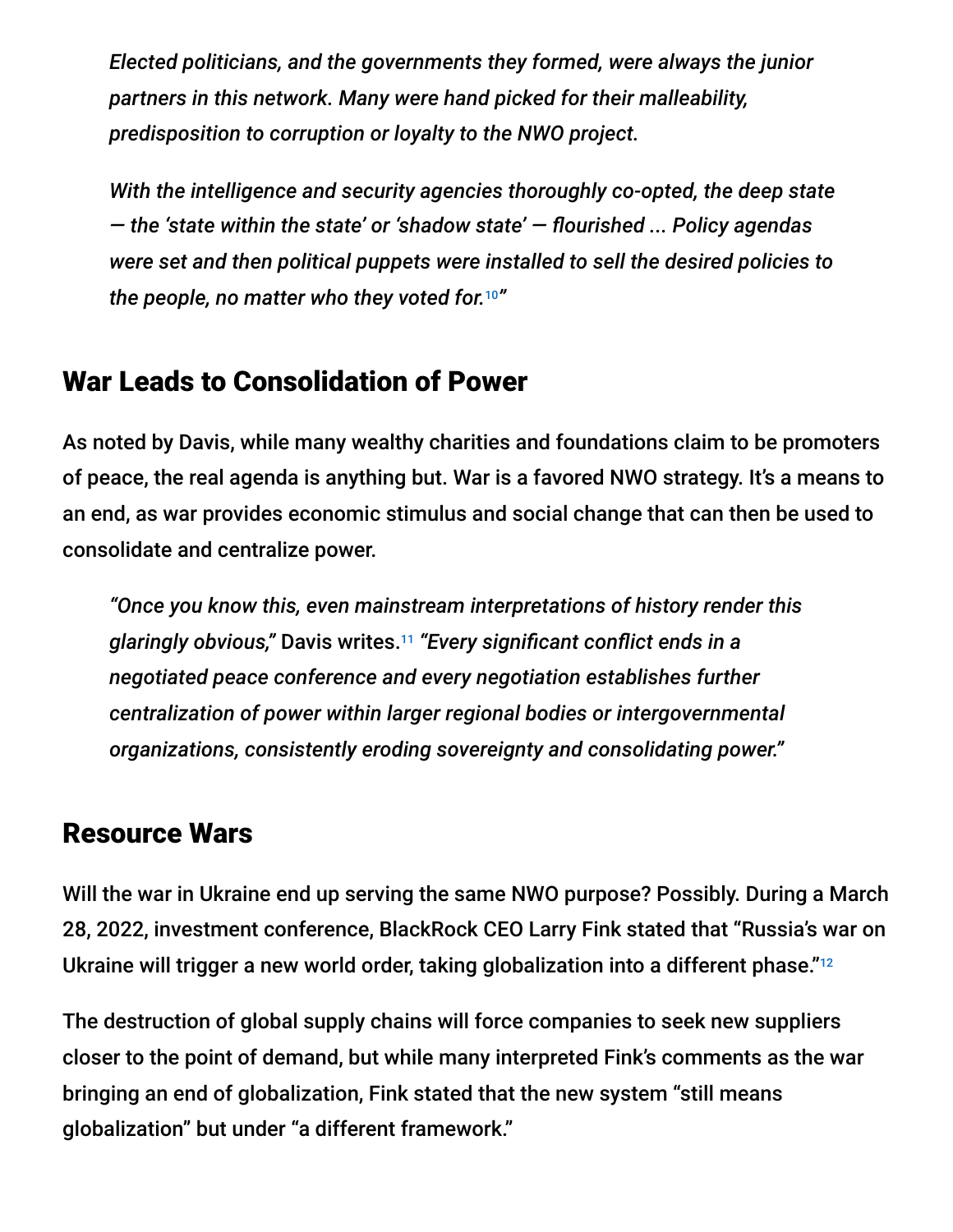While we may not yet be able to see what this reorganization will look like, there's no doubt that we're about to enter what journalist Michael Lind refers to as "resource wars,"<sup>13</sup> with every nation on the planet scrounging to secure their own needs from a suddenly choked-off supply of crucial goods and energy that have been outsourced and offshored for decades. As noted by Lind: 14

*"Even the beneficiaries of U.S. dependence on China — Silicon Valley, universities, Wall Street, 'green' technologies that need Chinese imports — are being forced to acknowledge that we still live in a material world in which countries can be great powers even if they do not dominate global banking and insurance markets, on the basis of mining energy and minerals, growing crops, and making physical things.*

*Russia and Ukraine together are responsible for more than a quarter of global wheat exports. Russia and Belarus together produce nearly half of the global exports of potash, a critical nutrient used in fertilizers, while Russia produces more than a fifth of the ammonia exports used in global agriculture.*

*For its part, China dominates global production of many essential minerals, both directly — producing 63% of rare earths and 45% of molybdenum — and indirectly, by investing in lithium mines in Australia, platinum mines in South Africa, and cobalt mines in the Democratic Republic of Congo."*

### The 'Green' Fantasy

Lind goes on to discuss the doomed ideology of the environmental movement, which claims we can go "green" without forgoing our standard of living. According to experts on mineral production,<sup>15</sup> to achieve the goal to make all vehicles in the U.K. electric by 2050, using the most resource-frugal next-gen batteries, will require the U.K. to annually import twice the total annual cobalt produced worldwide, nearly all of the neodymium produced globally, and three-quarters of the world's lithium.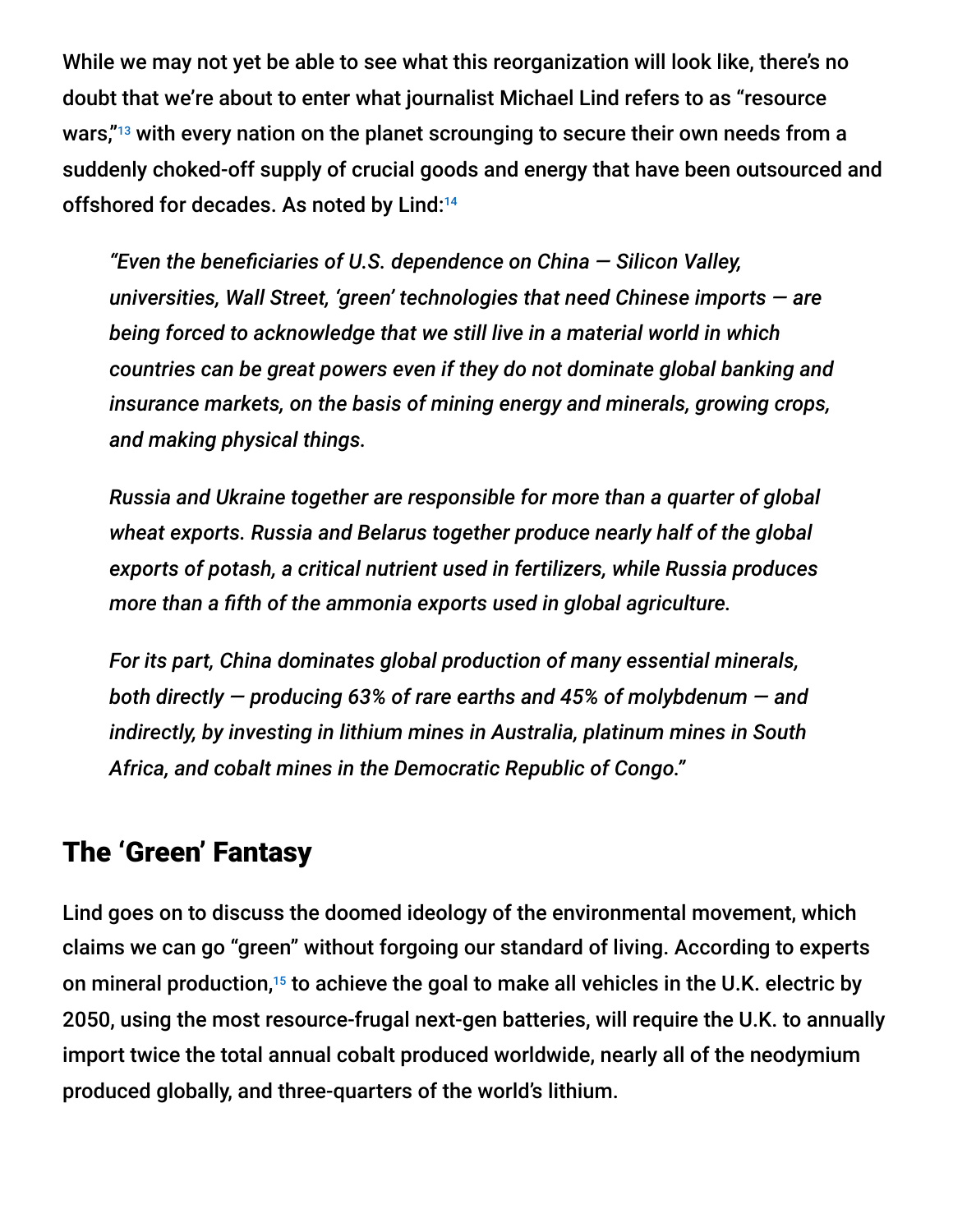And that's just for the U.K. Other European countries and the U.S. also say they want all vehicles to be electric by 2050. In short, the environmental idealists' goal to do away with gas powered vehicles is a pipedream. There aren't enough mineral resources for even a small country like the U.K. to achieve it within the next four decades. The same goes for green energy.

Aside from that, "clean" energy isn't clean, so the entire premise is a fraud. Solar, wind and hydro power equipment all require natural gas, oil and minerals.<sup>16</sup> So, such transitions achieve nothing in terms of environmental protection. We still need the same massive mines, the same gas and oil extraction.

Some of this "green" equipment is also toxic and near-impossible to dispose of once they reach their useful lifespan. Wind turbines, for example, are deemed "hazardous waste" and cannot be disposed of or recycled thanks to the toxicity of the carbon and glass-fiber used in their construction. Each blade can weigh up to 15 tons, and as of yet, no one has figured out how to safely dispose of them. 17

### The Chatham House Rule

A key tool that has allowed for the creation of a "deep state milieu" where powerful individuals can meet and strategize in secret was the creation of the Royal Institute of International Affair's (RIIA) Chatham House Rule in 1927.<sup>18</sup> According to this rule, when a meeting is part thereof, "participants are free to use the information received, but neither the identity nor the affiliation of the speaker(s), nor that of any other participant, may be revealed."

In short, what goes on or is said in the room may be revealed, but not the identity of the person or persons who did or said it. Under the rule, the list of attendees is also to be kept secret to anyone not in attendance. Breaking these rules will result in disciplinary action and exclusion from all future activities.

The anonymity afforded under the Chatham House Rule is said to encourage openness to express one's true views, without the worry of potentially tarnishing one's reputation,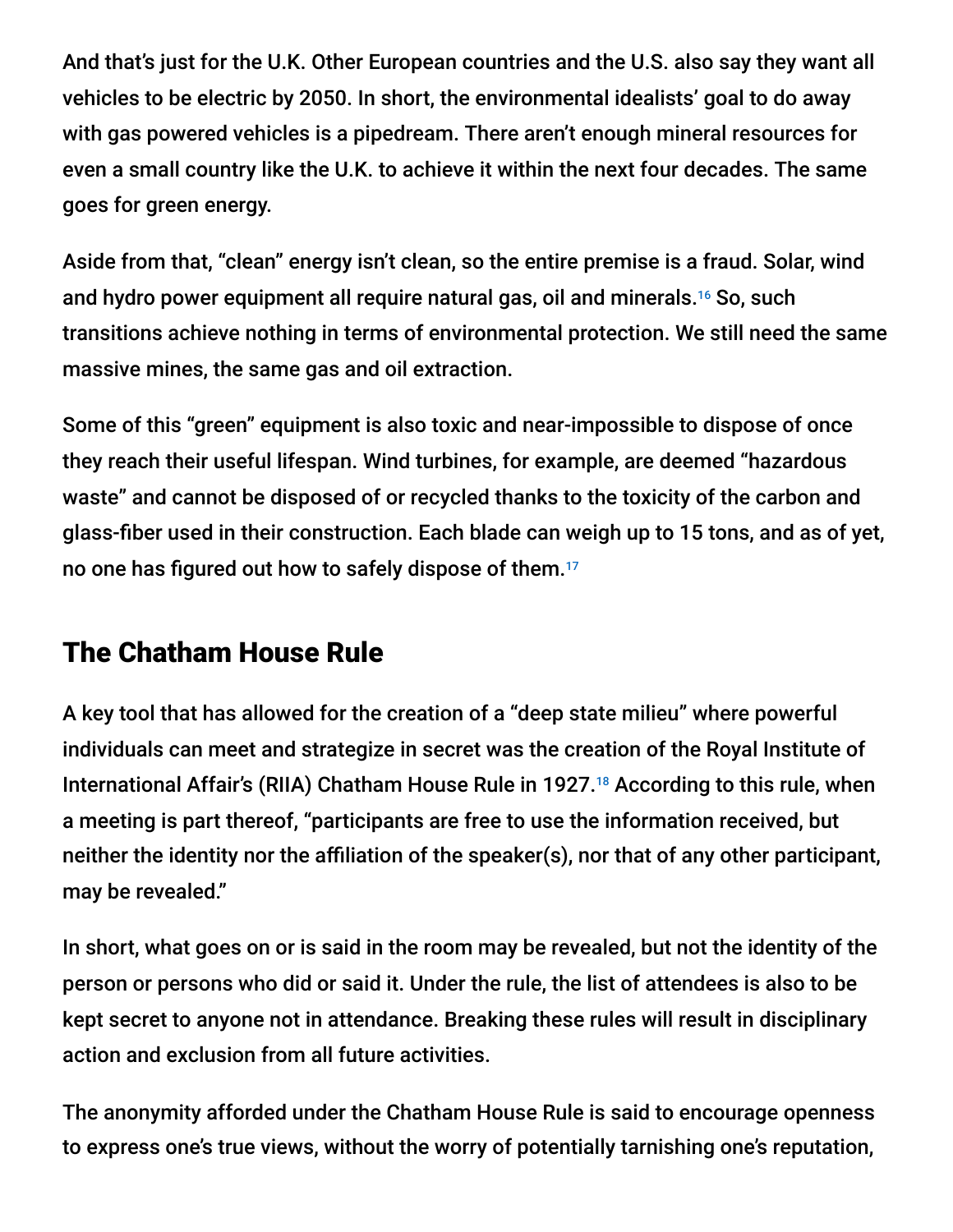thereby strengthening business relationships.

In reality, however, the rule is what has allowed the "deep state" to flourish and shape international affairs in secret. Needless to say, owners of media are also members of various NWO groups, and respect the Chatham House Rule without question. As noted by Davis,<sup>19</sup> "Effectively it means the most powerful, wealthiest people on Earth can meet to discuss whatever plans they may have without any public scrutiny."

The RIIA isn't the only organization using this rule. It's also used by the Council on Foreign Relations, the Trilateral Commission, the Bilderberg Group, Le Cercle and various think-tanks, as well as international corporations, financial institutions, government steering committees and various policy advisory boards.

# Our Financial Future Under Threat

As detailed by political scientist Piers Robinson in a March 2022 Pandemics-Data & Analytics article (PANDA),<sup>20</sup> the COVID pandemic has been orchestrated to work hand in glove with major economic and political events over the past two years. It's no longer difficult to see how the pandemic has been squeezed for every ounce of "juice" possible, from fearmongering and compliance training to wealth transfer and the destruction of the middle class.

As mentioned at the outset of this article, the geopolitical agenda driven by pandemic measures includes the push toward a programmable central bank digital currency (CBDC) that is under centralized control.

What this means is that not only will the central banks have full insight into every single transaction of every single person on the planet, they will also have the ability to program the currency so that it can only be used to purchase certain things and not others. They would literally have the ability to control the spending of the global population.

As explained by the general manager of the Bank of International Settlements, Agustin Carstens, in October 2020 (video below): 21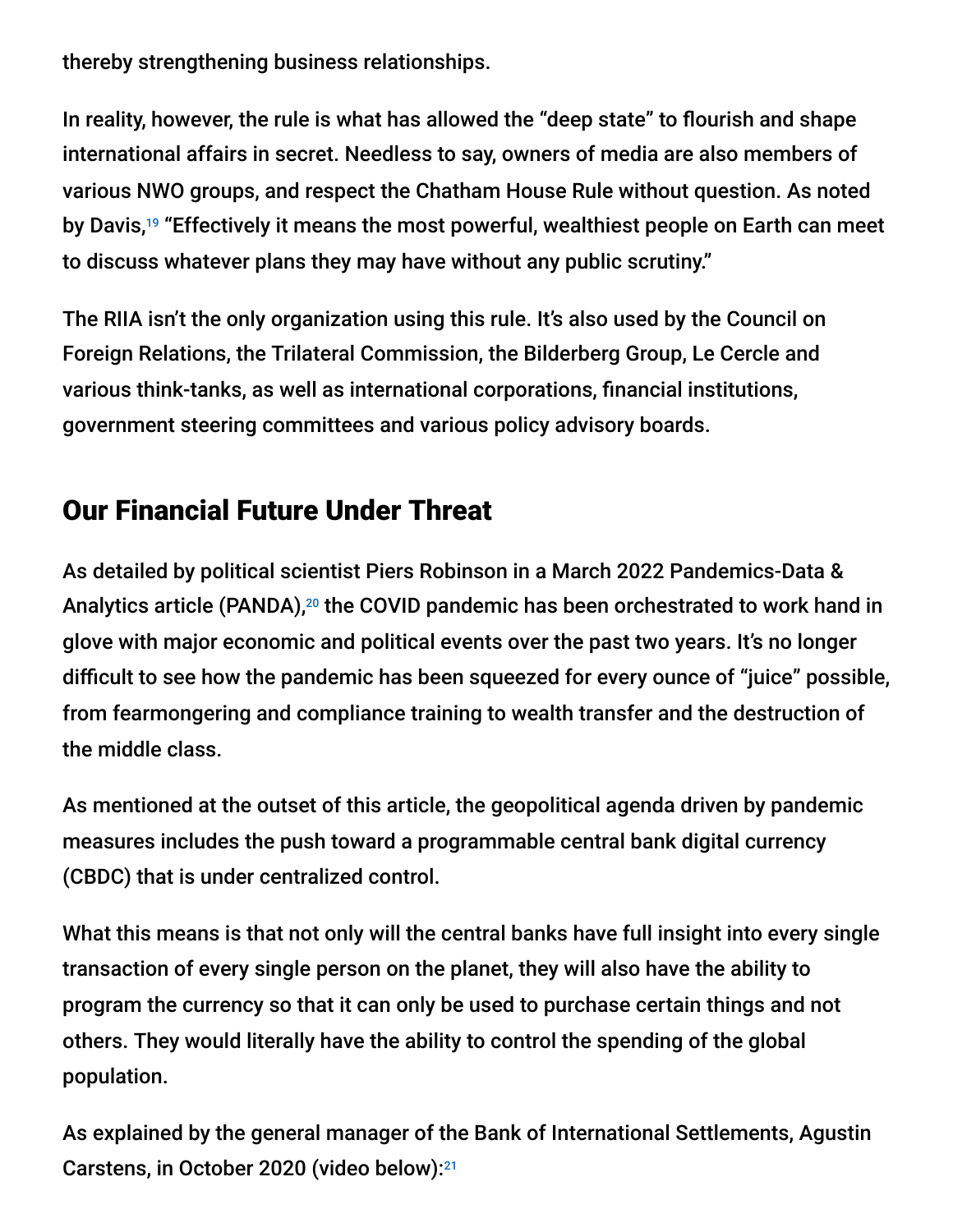*"We intend to establish the equivalence with cash and there is a huge difference there. For example, in cash we don't know who is using a 100-dollar bill today …*

*The key difference with the CBDC is that the central bank will have absolute control on the rules and regulations that will determine the use regarding that expression of central bank liability and also we will have the technology to enforce that."*

We got a first-hand look at how this kind of power can be used when the Canadian government started seizing the personal bank accounts of protesters and even those who donated small amounts of money to the freedom movement.

*"These political and economic agendas have major potential consequences for our societies and, arguably, lead to a profound, and highly problematic, concentration of power and curtailment of democracy,"* Robinson writes. 22

*"One legitimate fear is that we are witnessing a drive toward a Chinese-style social credit system, in which the integration of personal data and money through digital ID allows assets to be stripped by authorities and, more broadly, unprecedented levels of control over the lives of people ...*

*It is clear and empirically demonstrable that populations have been subjected to coercive and aggressive attempts to limit their autonomy, including restrictions on movement, right to protest, freedom to work and freedom to participate in society. Most notably, increasing numbers of people have been required to take an injection at regular intervals in order to allow their participation in society.*

*These developments have been accompanied by often openly aggressive and discriminatory statements from major political leaders with respect to people resisting the injections. The threat to civil liberties and 'democracy as usual' has been, arguably, unprecedented."*

### Ukraine Conflict Can Serve the NWO in More Ways Than One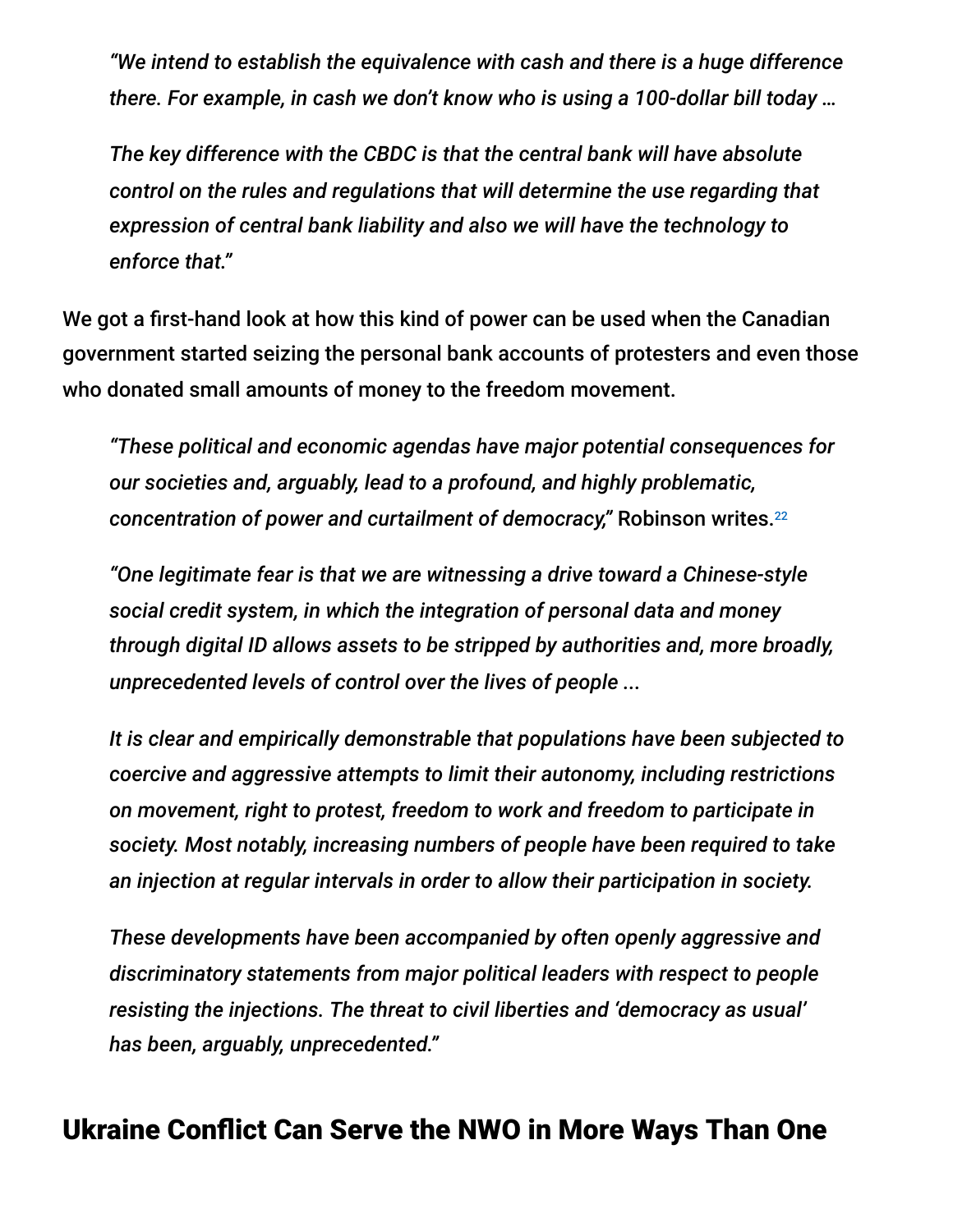Robinson fears the war in Ukraine is now being used to divert our attention from the multitude of civil liberties problems and corruption that have come to the forefront during the pandemic. They all need to be addressed and remedied but aren't getting traction, in part due to internet censorship and in part due to the shift in attention toward the Russia-Ukraine situation. But there's more. Robinson continues: 23

*"... perhaps more importantly, war fever might also serve as a new distraction from the underlying political and economic agendas that some analysts have been warning us about.*

*Indeed, war in the Ukraine has significant potential to serve as a new enabling event facilitating the drive toward restrictions on liberties and the roll-out of agendas that, for example, the WEF has been waxing lyrical about for two years.*

*A distracted and war-terrified public will be easy to manipulate whilst policies such as digital ID, mandated injections and Central Bank Digital Currencies are ushered in. Indeed, the current drive toward expanding the powers of the World Health Organization (WHO) is a clear example of the dangers of further centralization of power:*

*Under the guise of pandemic preparedness, the objective is to allow the WHO to force states to implement the kinds of restrictive measures we have seen over the last two years ... The possibility of a global bio-security regime, that radically disempowers local and community-level autonomy, should be of serious concern to all of us.*

*We simply cannot afford to continue tumbling from one highly propagandized crisis to the next and allowing our emotions to be harnessed by those who wield political and economic power ...*

*Now is the time for calm and rational assessments of the events we are living through and, more than ever, determined engagement with widening public understanding of the agendas that many now believe to have been underlying COVID-19.*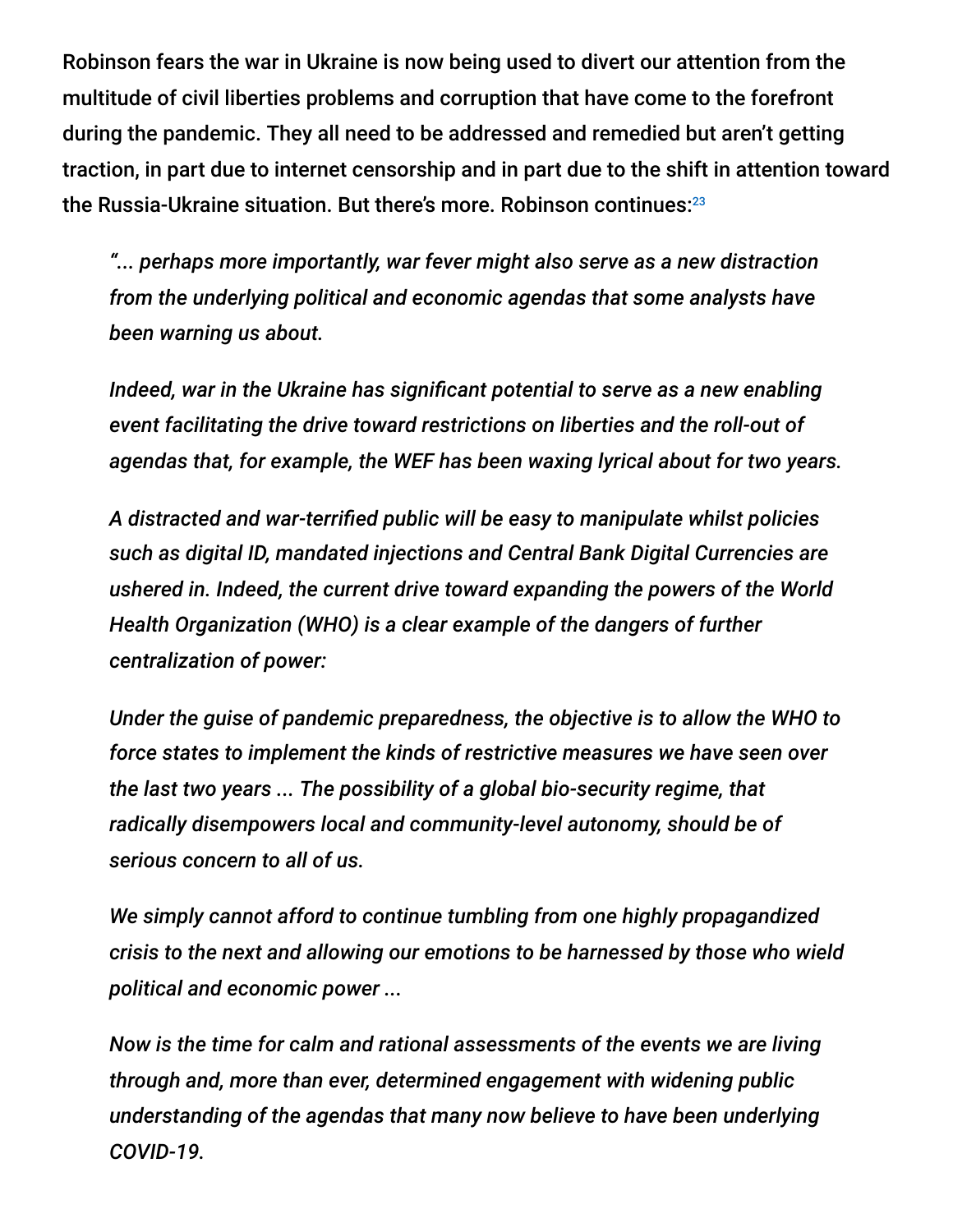*This includes the need to interrogate the propaganda and manipulation populations have been subjected to over the last two years and the increasingly discredited policy responses involving lockdowns and mass injections.*

*Even more importantly, critical examination and awareness of the concentration of power and loss of democracy inherent in developments such as digital ID and CBDC digital currencies, and their interconnection with political visions regarding 4IR and digitized society, is more vital than ever.*

*It is these processes that present the most serious and substantive threat to people, potentially ushering in an era of what some describe as global totalitarianism ...*

*More than ever before, we must have the confidence to challenge those in positions of political and economic power. We are, without doubt, at a pivotal moment in our histories. People must stay focused on the big picture."*

So, in summary, the pandemic and the global countermeasures implemented in response to it, the wealth transfer and economic destabilization, the Russia-Ukraine conflict, programmable CBDCs and the NWO plan for global control are all connected.

It's important to realize that these are not separate and unrelated events, but a coordinated effort to herd the global population in a specific, predetermined direction one they know we'd never choose voluntarily, were we to be given all the facts. After all, who wants to "own nothing" and have every moment of your day and night surveilled in every way possible, from your correspondence and geolocation to your innermost thoughts and biological functions?

The good news is that resistance is not futile, because they need our cooperation. There's simply too many of us for them to do anything if everyone refuses to go along with their plan. At least it won't be easy for them if a majority simply says no.

#### **Sources and References**